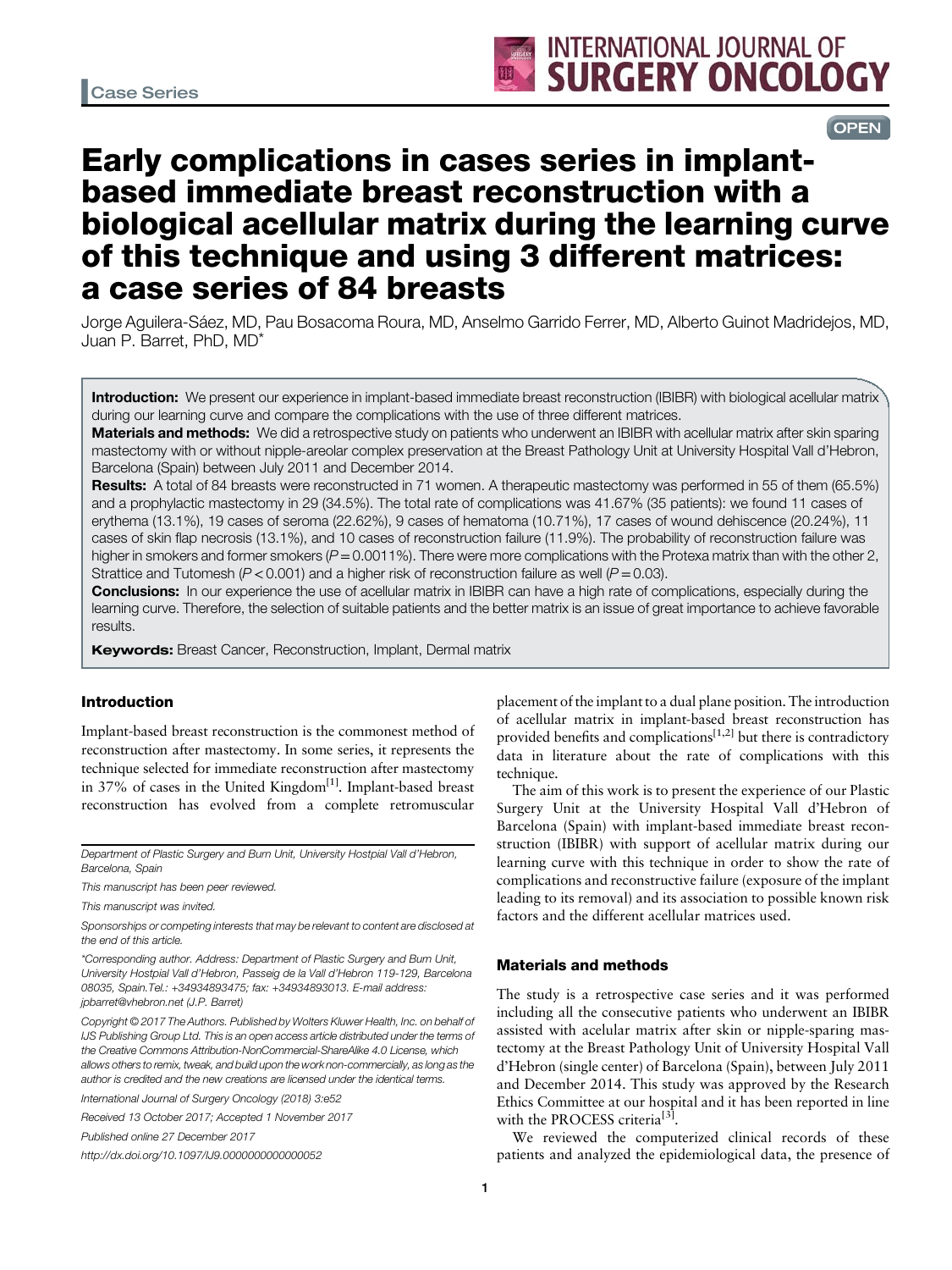possible known risk factors (smoking, radiotherapy, mastectomy skin incisions, size of initial implant inserted), the type of acellular matrix used, and early complications (adverse event occurring within 30 d of surgery as a direct result of the procedure). The complications identified were erythema (red breast), seroma (a subcutaneous collection of fluid judged to be significant by a surgeon), hematoma (a subcutaneous collection of blood), wound dehiscence, mastectomy skin flap necrosis and reconstructive failure due to implant exposure leading to removal of implant.

Statistical analysis was performed. The Fisher exact test was used when comparing categorical data between groups that might be plotted in a contingency table such as: complications and reconstruction failure, risk factors and reconstruction failure, radiotherapy and reconstruction failure, and choice of acellular dermal matrix (ADM) and presence of complications. Mann-Whitney U test was used to compare sample means when no assumptions can be made on the distribution, in this particular case it was used to compare patient's mean age and reconstruction failure. Kruskal-Wallis test was used for initial implant volume for each choice of ADM since it presented >2 sample groups and the inability to make assumptions regarding distribution warrants the use of a nonparametric test.

During this period of time we used 3 different types of acellular matrices. Straticce (LifeCell), which is a 1-mm thick porcine dermis matrix; Protexa (Tecnoss, Italy), a 1.4-mm thick porcine dermis as well; and Tutomesh (Tutogen, Germany), which is made of bovine pericardium and it is a 0.5-mm thick and fenestrated matrix. Before using, we rehydratated them in sterile saline solution following the manufacturers recommendations (20 min for Protexa, 2 min for Straticce, and 5 min for Tutomesh). These matrices are gradually reabsorbed while acting as a guide or scaffold to form new endogenous connective tissue. They have been used in recent years for other surgical procedures, such as abdominal wall reconstruction for abdominal hernia repair[\[4](#page-4-0)], and more recently for breast reconstruction.

At our center, all the patients who are going to receive a skin sparing mastectomy followed by breast reconstruction are discussed in a multidisciplinary meeting. If we decide to perform an IBIBR assisted with an acellular matrix, the patient is informed of the possibility of a tissue expander–based reconstruction or even a delayed reconstruction based on surgeon criteria according to the mastectomy skin flaps viability.

Smokers are specifically informed about the high risk of skin flap necrosis, implant exposure, and breast reconstruction failure if they decide this reconstruction technique. They will only be considered to this surgery provided they understand and assume the greater risk of complications.

In patients with large breasts we only perform this technique provided they accept a contralateral breast reduction therefore smaller breast size is going to be achieved. Literature describes an increase in complication risks in patients with a BMI  $>$  30<sup>[\[5\]](#page-4-0)</sup>, and a greater infection rate in patients whose mastectomy specimen weight was  $>600 \text{ g}^{6}$ . These recommendations are similar to those published in other literature reviews $^{[7,8]}$  $^{[7,8]}$  $^{[7,8]}$ .

# Surgical technique

After skin-sparing mastectomy (with or without nipple areola complex preservation), the pectoral major muscle origin is sectioned at ribcage level from the 5 to 8 o'clock position if we visualize an analogical clock, and dissect a subpectoral pocket. The muscle will cover the 2 upper thirds of the implant. The sternal origins of the pectoral major muscle are only partially sectioned to achieve correct midline projection while avoiding the possibility of a symmastia. Next the ADM is fixed to the fascia at submammary fold level via single resorbable stitches. Next the implant or expander is inserted below the muscle and matrix. Possible matrix surplus is resected along the edges and then continuous resorbable suture of the lower edge of the pectoral major muscle with upper matrix edge. Finally, any possible lateral surplus of the matrix is cut away and the lateral edge adjusted with single resorbable stitches to the serratus fascia, so the matrix also acts as a lateral support to prevent lateral displacement of the implant. During this procedure we insert a subcutaneous aspiration drainage catheter and another submuscular/submatrix. The least productive drainage catheter is removed at 3 days (usually the subcutaneous one), and the other from day 5 if drainage is under 40 mL in 24 hours.

All surgeries were performed by 2 plastic surgeons skilled in breast reconstruction that are part of the Breast Pathology Unit. These were their first breast reconstructions using acellular matrix. The review of the computerized clinical records was performed by a third plastic surgeon in order to reduce interoperator or intraoperator variation.

#### **Results**

Over 3 year 6 month period between July 2011 and December de 2014, 71 women underwent skin-sparing mastectomies with or without nipple areola complex preservation and IBIBR with acellular matrix. A total of 84 breasts were reconstructed, representing 58 unilateral and 13 bilateral reconstructions. Therapeutic mastectomy was performed on 55 breasts (65.5%) and prophylactic mastectomy on 29 breasts (34.5%). The mean patient age was 44.3 years (range, 27–78 y).

The initial mean implant volume used was 333.3 mL (range, 80–640 mL). Eleven breasts (13.1%) were reconstructed with a tissue expander, and the remaining 73 breasts (86.9%) were reconstructed with a definitive anatomic breast implant.

The postoperation follow-up reviewed was 30 days in all cases in order to detect early complications. In total, 35 breast of the 84 breasts reconstructed had early complications (41.67%): 11 cases of erythema (13.1%), 19 cases of seroma (22.62%), 9 cases of hematoma (10.71%), 17 cases of wound dehiscence (20.24%), 11 cases of skin flap necrosis (13.1%), and 10 cases of reconstruction failure (11.9%). The descriptive analysis between the presence of complications and reconstruction failure showed that 28.57% of patients with complications finished with a reconstruction failure. Furthermore, reconstruction failure and seroma  $(P < 0.001)$ , wound dehiscence  $(P < 0.001)$  and skin flap necrosis  $(P < 0.001)$  are associated; although not in the other cases.

Regarding descriptive analysis between the presence of possible risk factors (patient's age, smoking, radiotherapy, mastectomy approach, and initial size of implant) and that of any complication no statistically significant associations were found. However, on performing descriptive analysis between the presence of these risk factors and reconstruction failure, it was noted that:

The probability of reconstruction failure is greater among smokers (40%) and former smokers (37.5%) than in nonsmokers  $(4.69)$   $(P = 0.0011)$ .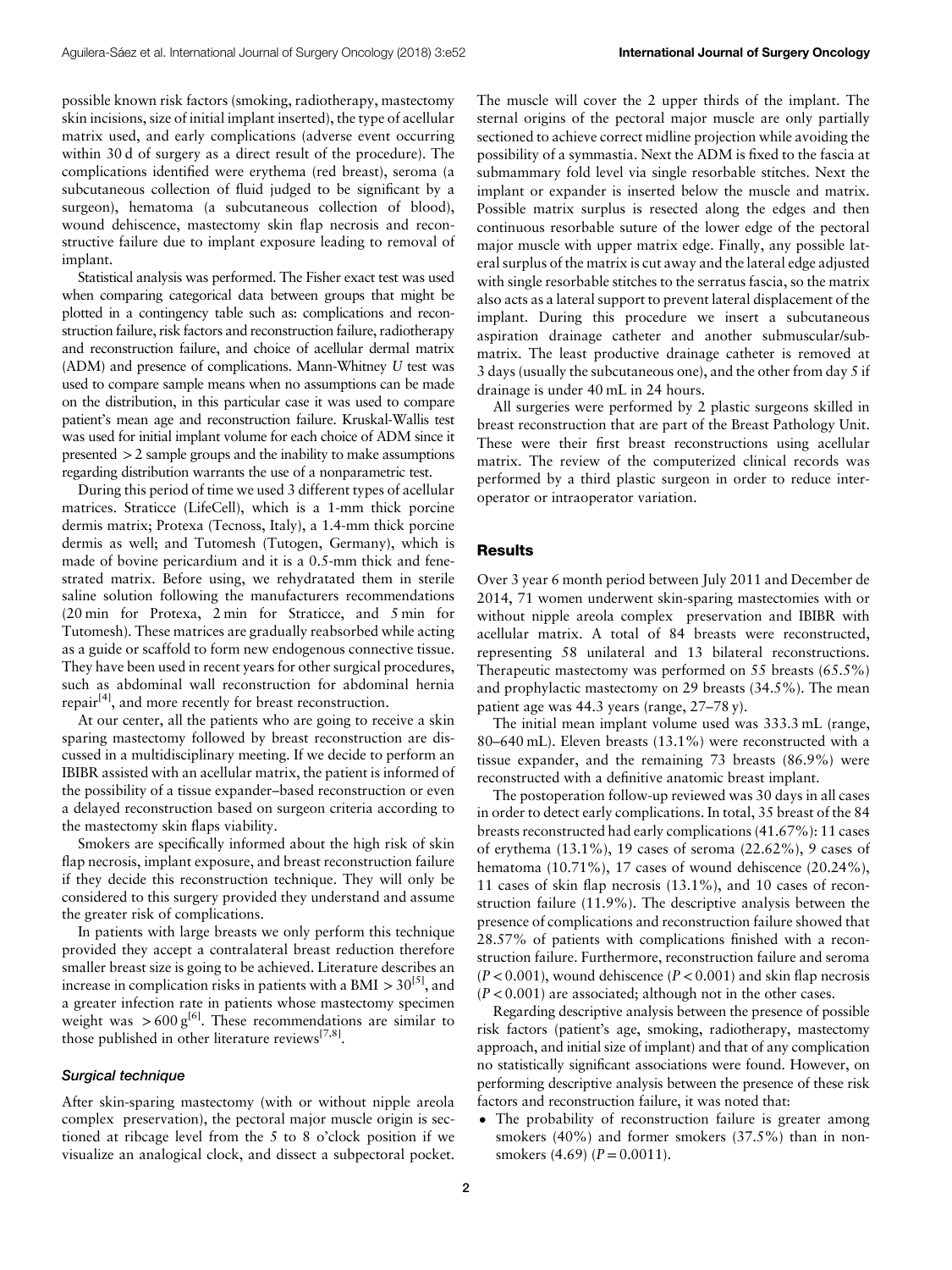- On average patients suffering from reconstruction failure are younger than those who do not  $(40.40 \text{ vs. } 47.03 \text{ y})$   $(P = 0.035)$ .
- Reconstruction failure occurred in 33.33% of patients who received presurgery radiotherapy, 18.18% of patients who received postsurgery radiotherapy and 10% of patients who did not receive radiotherapy. These differences were not statistically significant  $(P=0.296)$ .
- There were no association between reconstruction failure and initial size of inserted implant ( $P = 0.084$ ), or different mastectomy approaches used  $(P=0.737)$ .

Regarding the biological matrix, Strattice was used in 44 reconstructions (52.38%); Protexa was used in 16 cases (19.05%); and Tutomesh in 24 breasts (28.57%). The selection of each biological matrix depended on the availability and surgeon's preferences. If we assess the onset of any complication taking into account the matrix used (excluding postsurgical hematomas since these are more attributable to the surgical technique than material used), we observed statistically significant differences ( $P < 0.001$ ). Twelve cases (75%) presented complications in reconstructions using the Protexa matrix, 13 cases (29.55%) using the Strattice matrix, and 3 cases (12.5%) using the Tutomesh matrix. The assessing of the complications one by one according to the matrix used is collected in Table 1.

Given the type of biological matrix used seems to be a risk factor, the presence of possible risk factors were analyzed per type in order to detect possible confusion factors. We analyzed the presence of: smoking, radiotherapy, mastectomy approach used, patient's age, and initial size of inserted implant per group according to biological matrix used. Statistically significant differences were found for the following parameters:

- Smoking. The Protexa group presented a higher percentage of smokers (18.75%) and ex-smokers (31.25%) than the Strattice (13.64% and 2.27%, respectively) and Tutomesh  $(4.17\%$  and 8.33%, respectively)  $(P = 0.012)$ .
- Initial implant size. The Protexa group presented an initially higher mean implant volume (411.56 mL; range, 170–640 mL), than the Strattice (340.45 mL; range, 100–595 mL) and Tutomesh (263.33; range,  $80-445$  mL) group,  $P = 0.001$ . However, initial implant size was not associated with the possibility of having a complication or reconstruction failure in our series.

#### **Discussion**

The evolution toward implant position from a total retropectoral positioning to a dual plane, where only the upper thirds are covered by muscle, has enabled a decrease in operating time, greater comfort for the patient during expansion and less morbidity to the chest wall. However, this technique presents less

| Table 1<br>Complications according to the matrix used and P-value.<br><b>Biological Matrix [n (%)]</b> |            |                  |          |         |
|--------------------------------------------------------------------------------------------------------|------------|------------------|----------|---------|
|                                                                                                        | Protexa    | <b>Strattice</b> | Tutomesh | Р       |
| Complication                                                                                           |            |                  |          |         |
| Erythema                                                                                               | 6(37.50)   | 4(9.09)          | 1(4.17)  | 0.007   |
| Seroma                                                                                                 | 11 (68.75) | 5(11.36)         | 3(12.50) | < 0.001 |
| Wound dehiscence                                                                                       | 8(50.00)   | 8(18.18)         | 1(4.17)  | 0.002   |
| Skin flap necrosis                                                                                     | 3(18.75)   | 8(18.18)         | 0        | 0.048   |
| <b>Reconstruction failure</b>                                                                          | 5(31.25)   | 4(9.09)          | (4.17)   | 0.030   |

control over the Inframammary fold position and has been associated with a complication rate close to 40%, including extrusion and loss of implant, implant displacement and rotation, capsular contracture and rippling<sup>[\[2,9](#page-4-0)]</sup>.

Use of an acellular matrix has 3 obvious theoretical advantages. First, a dermal matrix fixed to the inframammary fold enables better control of its position. Second, the additional cover from the lower third of the implant reduces risk, while enabling greater control of the lower pole with greater expansion and a better esthetic result with fewer skin wrinkles. And third, the matrix creates a hammock effect supporting implant weight and avoiding the implant from resting directly against the fine skin cover. Despite this, there is contradictory data in literature. A lot of studies found no significant ADM effects on complications in immediate expander/implant breast reconstruction using ADM<sup>[7,10,11]</sup>, although, others conclude that this technique presents a greater risk of some complications such as seroma, infection, and reconstruction failure than muscle-fascial flap-assisted implant breast reconstruction<sup>[\[5](#page-4-0)]</sup>. Our case series presented a higher rate of complications, with a global complication rate per breast of 41.67% (13.1% erythema, 22.62% seroma, 10.71% hematoma, 20.24% wound dehiscence, 13.1% skin flap necrosis, and 11.9% reconstruction failure). This analysis varies when observing the complications depending on the matrix used ([Fig. 1](#page-3-0)). Thus, we can see the greatest number of complications was found in reconstructions which used Protexa ADM. We believe this has been influenced by 2 factors. One the one hand, this group has a large percentage of smokers and ex-smokers. Smoking is a known risk factor, and in our series we found association between smoking and reconstruction failure. And on the other, the matrix type and its properties. Although, Potter et  $al^{[12]}$  $al^{[12]}$  $al^{[12]}$ no found significant differences in the rate of complications between ADM-assisted implant-based reconstruction with Protexa and standard expander-implant procedures. Furthermore, the fact that this matrix is thicker than the others (1.4 mm against 0.9 mm and 0.5 mm) may involve a greater foreign body reaction, and not being fenestrated can lead to worsen the seroma management. We think that the ADM could play a fundamental role in the formation of seroma, acting as a foreign body until it is integrated in the organism; and the double dead space secondary to the lack of coincidence between skin wrapping and underlying volume. Furthermore, the seroma volume has a mechanical tension effect on the skin flaps already weakened in this kind of surgery. This increase in tension on the mastectomy flap might worsen vascularization of the skin flaps favoring necrosis and/or wound dehiscence. Therefore, we believe it is essential to know this fact to identify seromas as soon as possible to resolve them. Probably, as Tutomesh matrix is perforated, it enables communication between the subpectoral pocket and subcutaneous dissection, what we believe it hinders the seroma formation, facilitating their evacuation via the aspiration drainage catheters inserted. Even so, the seroma incidence with Tutomesh did not particularly differ from that observed with Strattice which is a nonperforated matrix, but it is permeable. Nevertheless, remember we always use 2 aspiration drainage catheters (one subcutaneous and the other submuscular/submatrix) in all cases, and theoretically Protexa ADM and Strattice ADM are permeable.

Some patients subjected to ADM-assisted breast reconstruction develop a postsurgery erythema supra-adjacent to the dermal matrix. It can be easily confused with an infection process. This phenomenon is now known as red breast syndrome (RBS). This erythema responds poorly to antibiotics and occasionally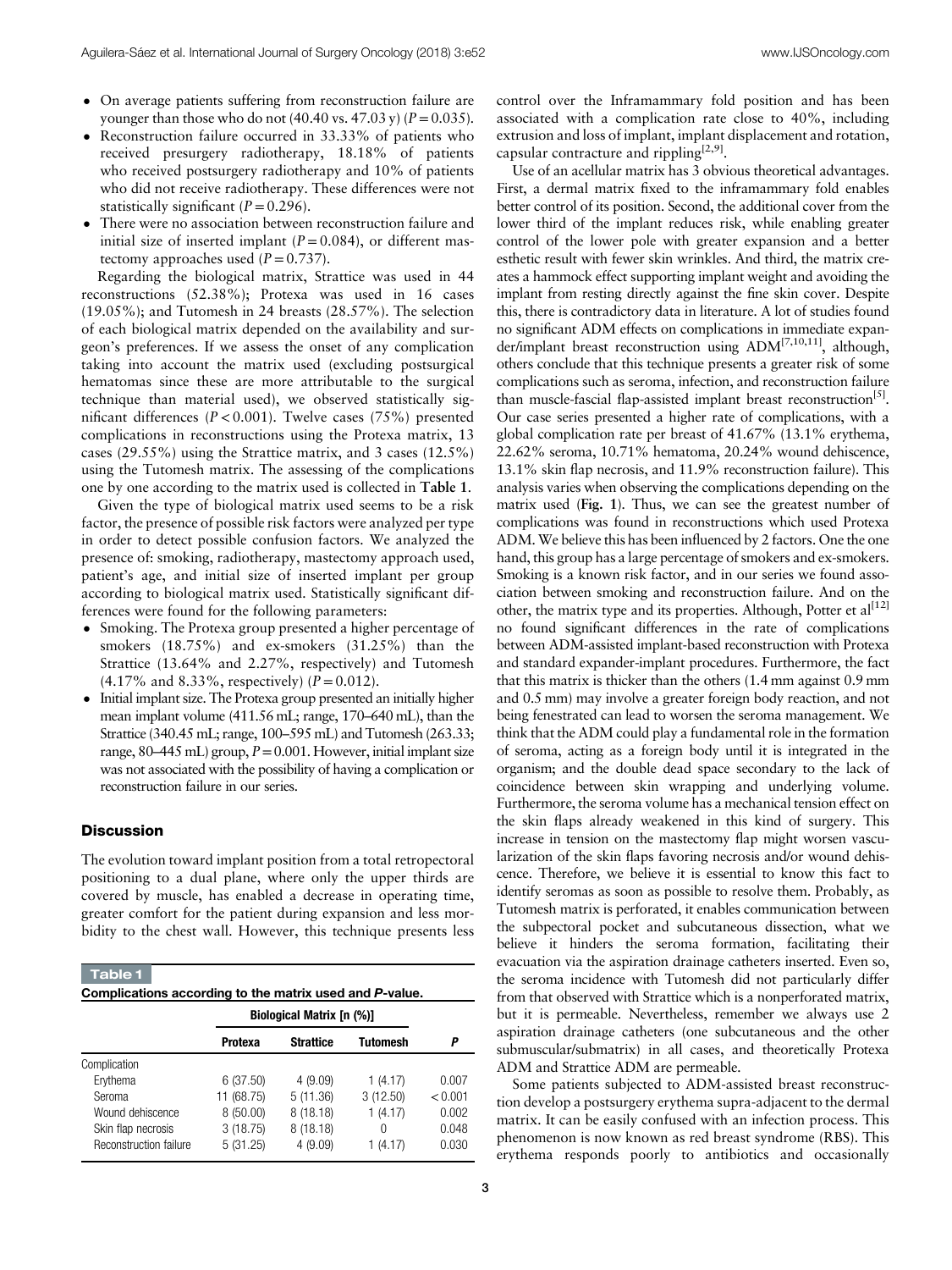<span id="page-3-0"></span>

responds to corticoids<sup>[\[13\]](#page-4-0)</sup>. Etiology of this phenomenon has been explained as a late hypersensitivity reaction (type IV or cell mediated)<sup>[\[13,14](#page-4-0)]</sup>. We appreciated erythema in 11 cases (13.1%). Out of these cases 6 were Protexa (37.5%), 4 Strattice (9.09%), and 1 Tutomesh (4.17%). The fact this erythema is not statistically significant associated with reconstruction failure unlike seroma or wound dehiscence allows us to think that not all the erythema cases correspond to a skin inflammatory response due to a wound dehiscence causing infection or a seroma causing tension in skin flaps and hindering their vascularization. We therefore consider an appreciable percentage of these erythemas might really correspond to RBS. The type of material the matrix is made off and processed thereof (how cells are removed from the acellular matrix, artificial *crosslinking* and sterilization process) may determine a different cellular response in the host once the acellular matrix is implanted $[15]$ . For example, in a comparison between porcine and bovine acellular dermal matrices in IBIBR, the porcine matrix was associated with higher rates of skin ery-thema postoperatively<sup>[\[16\]](#page-4-0)</sup>. A possible explanation is that in our series it seems that the dermal matrices have a greater tendency to generate erythema than the bovine pericardium one, may be due to the type of material or processing the bovine pericardium matrix undergoes is less immunogenic than the dermal ones. The differences between the 2 dermal matrices (Strattice and Protexa) may be due to different processing and even different physical characteristics. In this sense we think more prospective and comparative studies are required to clarify these doubts.

Some patients after the surgery required adjuvant radiotherapy (even though before surgery was unlikely to be needed), in the case of complications this adjuvant treatment could be delayed. Furthermore, postsurgery radiotherapy is associated with an increase in complications, by up to 4 times<sup>[\[7\]](#page-4-0)</sup>. In our series the presence of presurgery radiotherapy tripled the percentage of reconstruction failure (33.33% vs. 10%) and the presence of postsurgery radiotherapy doubled the risk of reconstruction failure (18.18% vs. 10%). Although, these differences were not statistically significant  $(P = 0.296)$ .

The cases who had already received radiotherapy underwent this surgical technique because their skin presented good characteristics and did not want an autologous reconstruction. This makes us think that even in cases which seem favorable, radiotherapy is always a bad travelling companion for the plastic surgeon. Those cases who received postsurgery radiotherapy had opted for this reconstruction technique because at the time of surgery, the possibility of requiring radiotherapy was deemed very scarce. Moreover, postsurgery radiotherapy increases the risk of capsular contracture<sup>[\[7](#page-4-0)]</sup> in both cases using ADM and those which did not. Despite this, the use of ADM may reduce the severity of capsular contracture<sup>[17]</sup>.

Obviously, our study had limitations. It was a case series with a retrospective design (low evidence level), and also the groups were not cent per cent equipped (Protexa group had a large percentage of smokers). However, from this study we can obtain certain conclusions and learning.

## **Conclusions**

Our case series of IBIBR with acellular matrix showed a high complications rate. However, we should not put this technique to one side but rather endeavor to find out the reasons why. In our learning journey with this technique, we have reached the conclusion that IBIBR with acellular matrix has a place in the plastic surgeon's arsenal; furthermore, they must be extremely meticulous when choosing patients and matrix type used. Strict selection of patients to undergo this type of breast reconstruction is probably one of the major critical factors for the success. As to the acellular matrix, the growing number of possibilities in the market hinders the knowledge acquisition process regarding this technique, as, although the products are similar, they are not identical, which may cause different responses in the organism. Therefore, further research is needed with new studies with more evidence level in order to compare different matrices.

#### Ethical approval

The Clinical Research Ethics Committee with drugs from the University Hospital Vall d'Hebron certified that this work is adequate from an ethical and scientific point of view (act number 246).